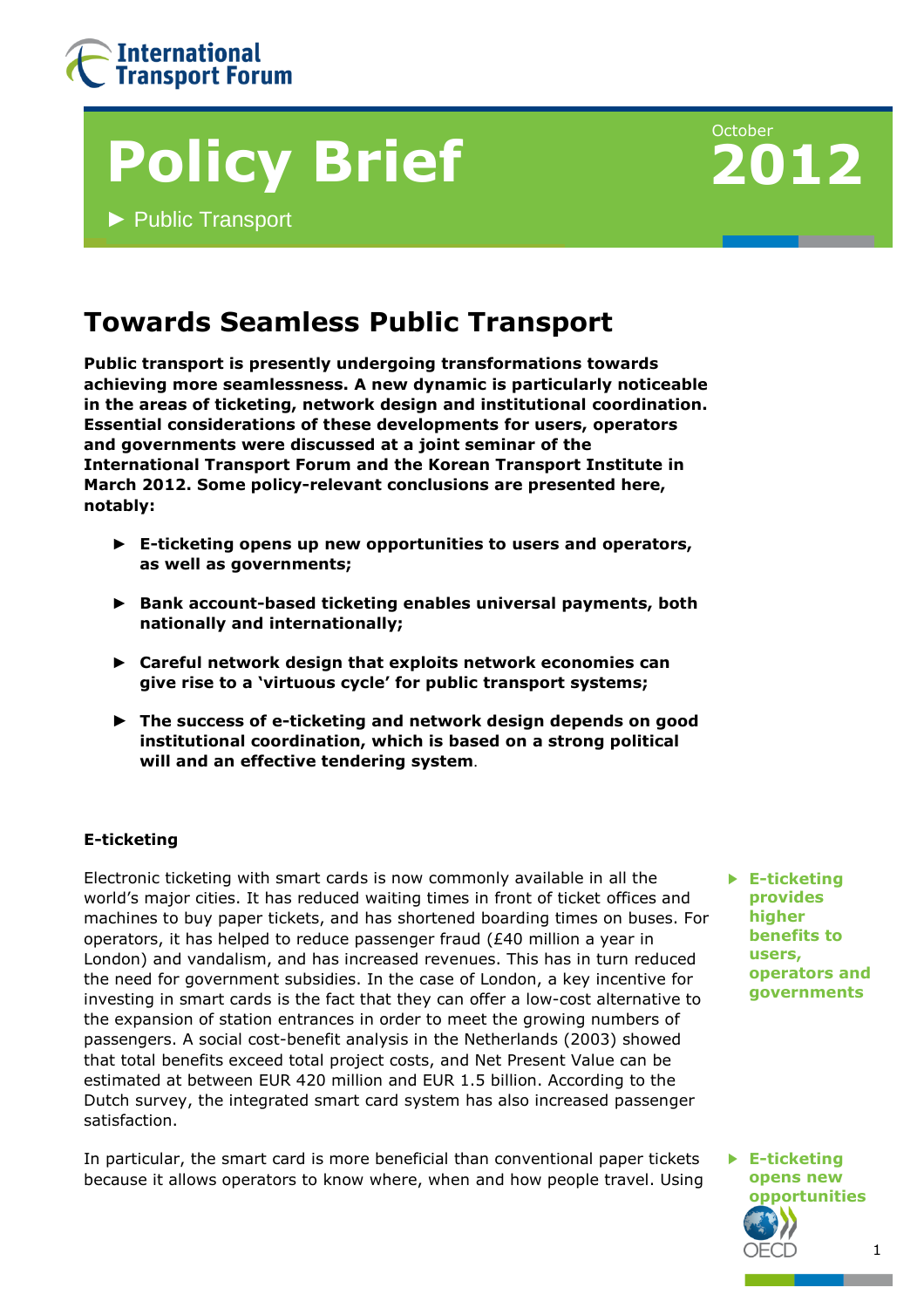### **International Transport Forum**

this information, operators can provide optimal services according to anticipated travel demand. Before, this kind of travel information was expensive to collect and could not be surveyed frequently. Distance-based fares can also be charged by means of smart cards, charging less to those who travel short distances and more to long-distance travellers, and other economically viable fare schemes might easily be incorporated into the smart card.

However, there are some points to take into account for the successful introduction of e-ticketing. Firstly, the ticketing technology needs to be totally reliable, otherwise, operators and users will lose confidence and fear losing their money. It is also better to maintain a simple fare structure to ease the transition for travellers when changing to smart cards; as in Hong Kong and Singapore, where the introduction of smart cards mainly owed its success to a simple fare structure. Smart cards can be even more attractive and convenient when payments for small-value goods and services such as newspapers, coffees, parking fees and so forth, can be integrated. Lastly, a problem to be overcome is when travellers have forgotten to tap their cards on the checkingout pad and the maximum travel charges are then applied. This leads to unnecessary administrative costs for reimbursement.

E-ticketing may evolve in the future to be integrated into bank cards and smart phones. Users will not need to hold separate smart cards for public transport, and will not be charged before use; instead they will pay credit card or smart phone bills, which include ticketing costs. This bank account-based system offers several advantages. It enables the processing of information to be moved from the card-reader terminals to back-office computers with major cost savings. Travellers can be given refunds when there are problems with services and risks of overcharging are greatly reduced.

All sorts of marketing opportunities are also opened up, making discounts and other incentives available. The biggest benefit of all is that these cards will offer the possibility of universal payment systems compatible with systems in any city and country, where the banks agree to underwrite a minimum level of fraudulent use for travel, as they do for retailers accepting conventional bank cards. Some worries on security, including hacking issues, can be transferred from smart card operators to banks.

#### **Network design**

Network design is a fundamental aspect that needs to be carefully considered in making public transport seamless, particularly because public transport exhibits network economies. This means that costs per unit of service decline as loads increase. A careful network design that exploits network economies can help turn a 'vicious cycle' in public transport (where declining demand translates into worsening service) into a 'virtuous cycle' (where higher demand allows better, more seamless service).

For example, when adding one more bus on a particular link, the frequency of service rises for all passengers using the route, and waiting and transfer times decline. Similarly, adding stops reduces walking times, and using bigger buses saves on operating costs per passenger. Opportunities to reap network benefits ► **Technical reliability, simple fare structure are important to success**

► **Bank accountbased ticketing enables universal payment system**

► **Careful network design can create a virtuous cycle in public transport system**

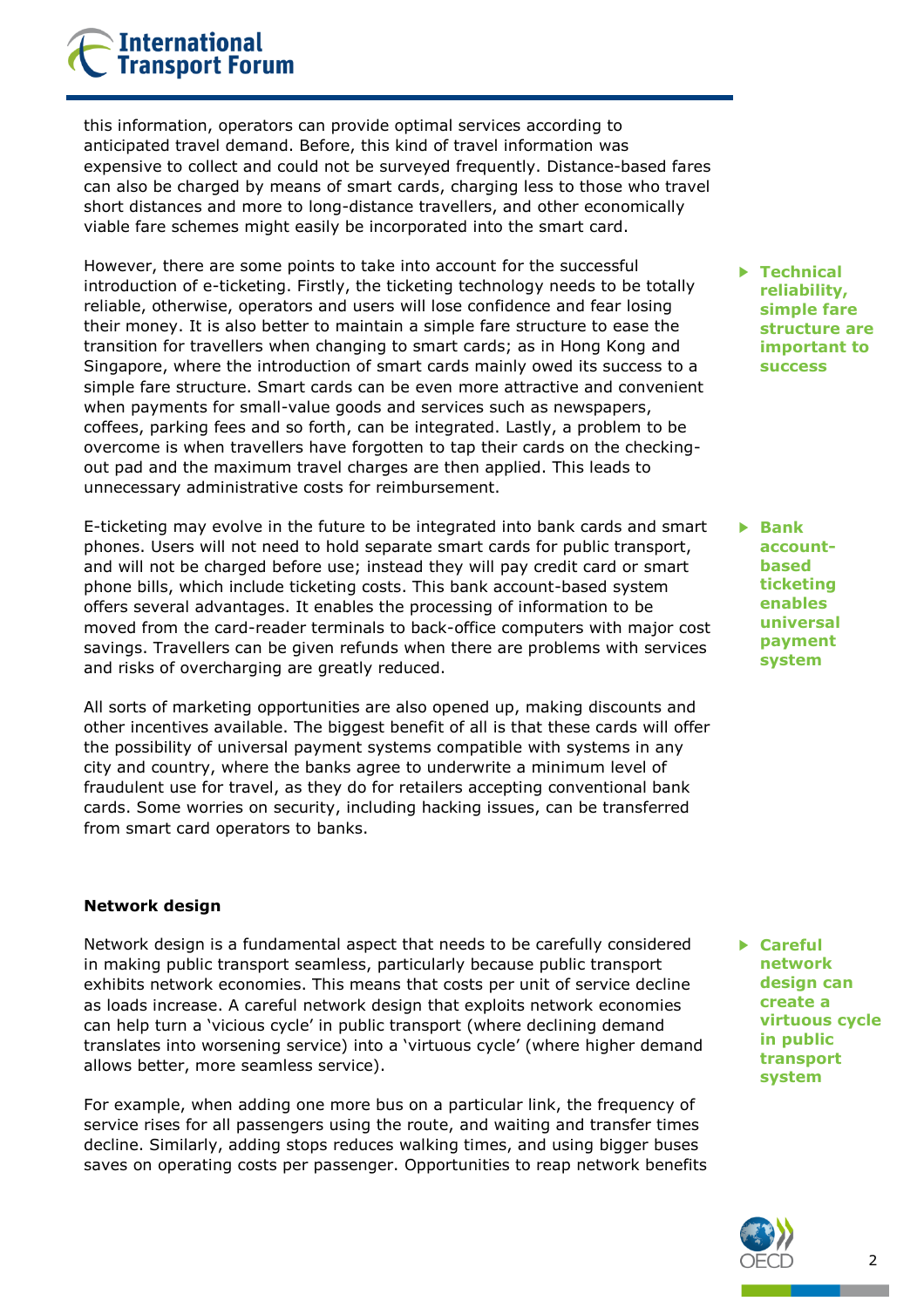## **International Transport Forum**

are often missed, perhaps because of a lack of focus on cost-effectiveness in the network design stage.

There are two kinds of approach for linking one place to another in a public transport network: hub-and-spoke and point-to-point. In the hub-and-spoke approach, passengers take subsidiary modes to reach a hub or high-speed terminal with frequent trunk line services, and then use subsidiary modes again to arrive at the final destination. In the case of the point-to point approach, passengers can directly travel from a point of origin to a point of destination without transfer.

In general, passengers may be better off if they can travel without transfer, based on the point-to-point approach, but services may be less frequent unless there is enough demand. On the other hand, the hub-and-spoke approach can share trunk lines and provide frequent services between hubs. However, this is not always economically viable because it implies higher investment as well as operation costs and it cannot respond flexibly to changing demand. Further indepth studies are needed to find out which approach is the more beneficial.

Public transport terminals also need to be carefully designed and operated. Survey evidence in Korea shows that the major impediments to the use of high-speed trains are poor access to stations and inconvenient transfers from trains to local transport modes. Better access to and from terminals as well as convenient transfer design and operation between modes can boost passenger use.

The accessibility of public transport terminals can be enhanced by developing the environment and services for all transport modes: walking, cycling, local buses and rental or private cars. In particular, bike- and car-sharing programmes can significantly improve access to public transport terminals. Integrating public transport terminal development with land-use plans can also contribute to improved accessibility. Agglomerations of economic and social activities such as working, shopping, eating, and leisure near terminals can considerably reduce the necessities of travel by private cars.

Good-practice access and transfer design and operation can be found in some Swiss cities, including Zurich, where routes and timetables of train and bus are coordinated with each other to provide convenient transfer services.

#### **Institutional coordination**

The importance of institutional coordination cannot be stressed too much when it comes to the seamless operation of public transport. The keys to success for smart card operation and network design rely on co-operation between stakeholders, and this can only be guaranteed through good institutional coordination.

To introduce a smart card scheme, public transport operators should agree on a fare collection system. In many cases, it has been shown to be beneficial to both passengers and operators to introduce such a scheme, but operators can have doubts about it, at least in the initial stages. They may not wish to share revenue data with other operators nor with governments. They may worry

► **Hub-andspoke is not always a winner**

► **Accessibility to hubs can be improved by better design**

► **Success of e-ticketing and network design rely on good institutional coordination**